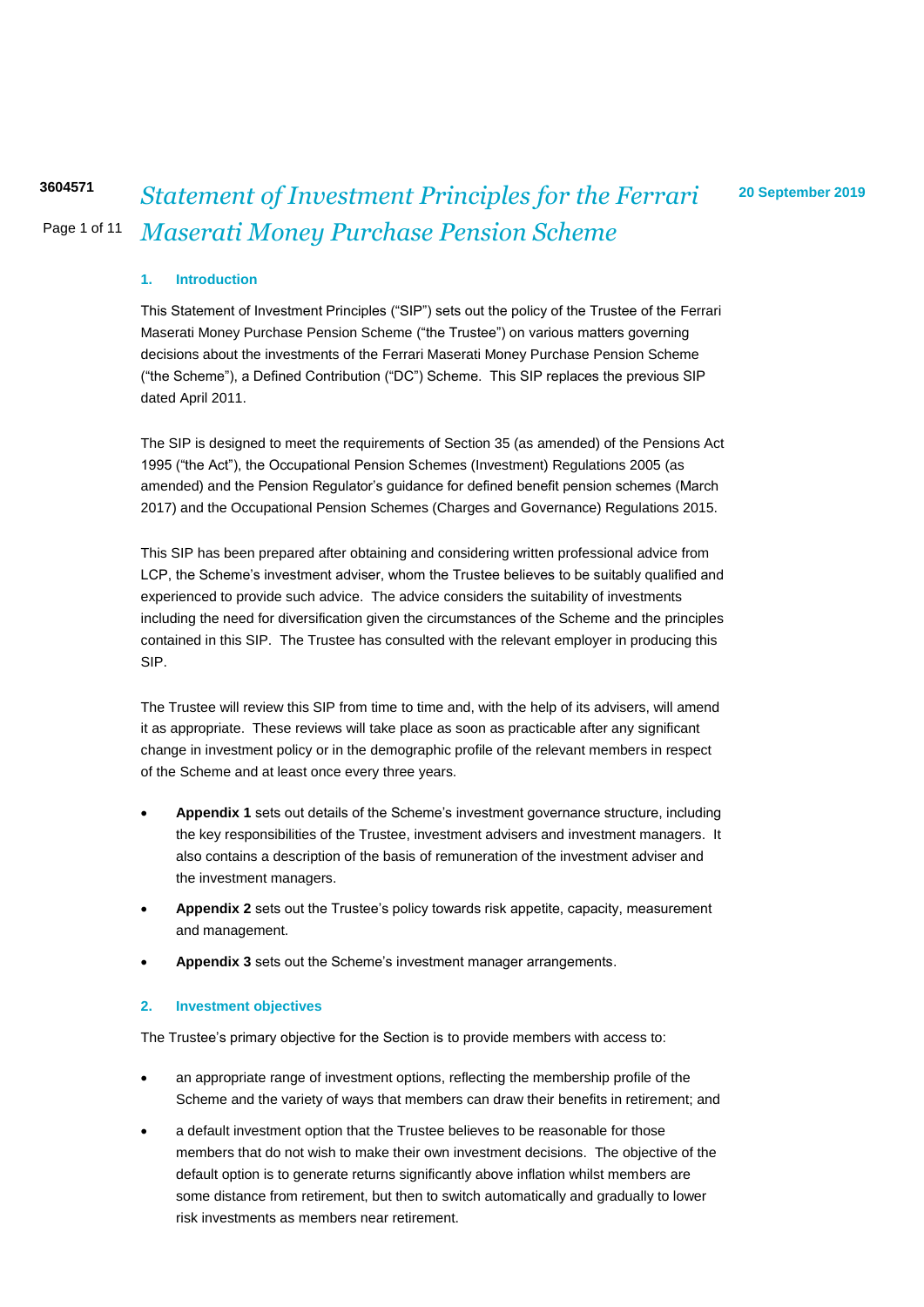#### **3604571 3. Investment strategy**

Page 2 of 11 At least every three years, and following any significant change in investment policy or the demographic profile of the Scheme's members, the Trustee with the help of its advisers and in consultation with the employer reviews the investment strategy considering the objectives described in Section 2 above.

> The Trustee has made available a range of investment funds for members. Each member is responsible for specifying one or more funds for the investment of their account, having regard to their attitude to the risks involved. If a member does not choose an investment option, their account will be invested into the default option, which is managed as a "lifestyle" strategy (ie it automatically combines investments in proportions that vary according to the time to retirement age).

> The default option was designed to be in the best interests of the majority of the members based on the demographics of the Scheme's membership. The default option targets annuity purchase at retirement. Therefore, in the initial growth phase the default option is invested to target a return significantly above inflation, and then in the 5 years before retirement, it switches gradually into less risky assets, with the asset allocation at retirement being designed to be appropriate for members taking 25% of their assets as cash and using the remaining 75% to purchase an annuity.

To help manage the volatility that members' assets experience in the growth phase of the default strategy, the Trustee has made an allocation to "multi-asset fund", which over the long term is expected to generate returns materially above inflation, but with lower volatility than equities.

#### **4. Considerations in setting the investment arrangements**

When deciding how to invest the Scheme's assets, the Trustee considers several risks, including, but not limited to, those set out in Appendix 2. Some of these risks are more quantifiable than others, but the Trustee has tried to allow for the relative importance and magnitude of each risk.

The Trustee considered a wide range of asset classes for investment, taking account of the expected returns and key individual risks associated with those asset classes as well as how these risks can be mitigated where appropriate. The key financial assumption made by the Trustees in determining the investment arrangements is that equity-type investments will, over the long term, outperform gilts by 5.0% pa.

In determining the investment arrangements for the Scheme, the Trustee considered:

- the best interests of all members and beneficiaries;
- the profile of the membership and what this is likely to mean for the choices members might make upon reaching retirement;
- the risks, rewards and suitability of a number of possible asset classes and lifestyle strategies and whether the return expected for taking any given investment risk is considered sufficient given the risk being taken;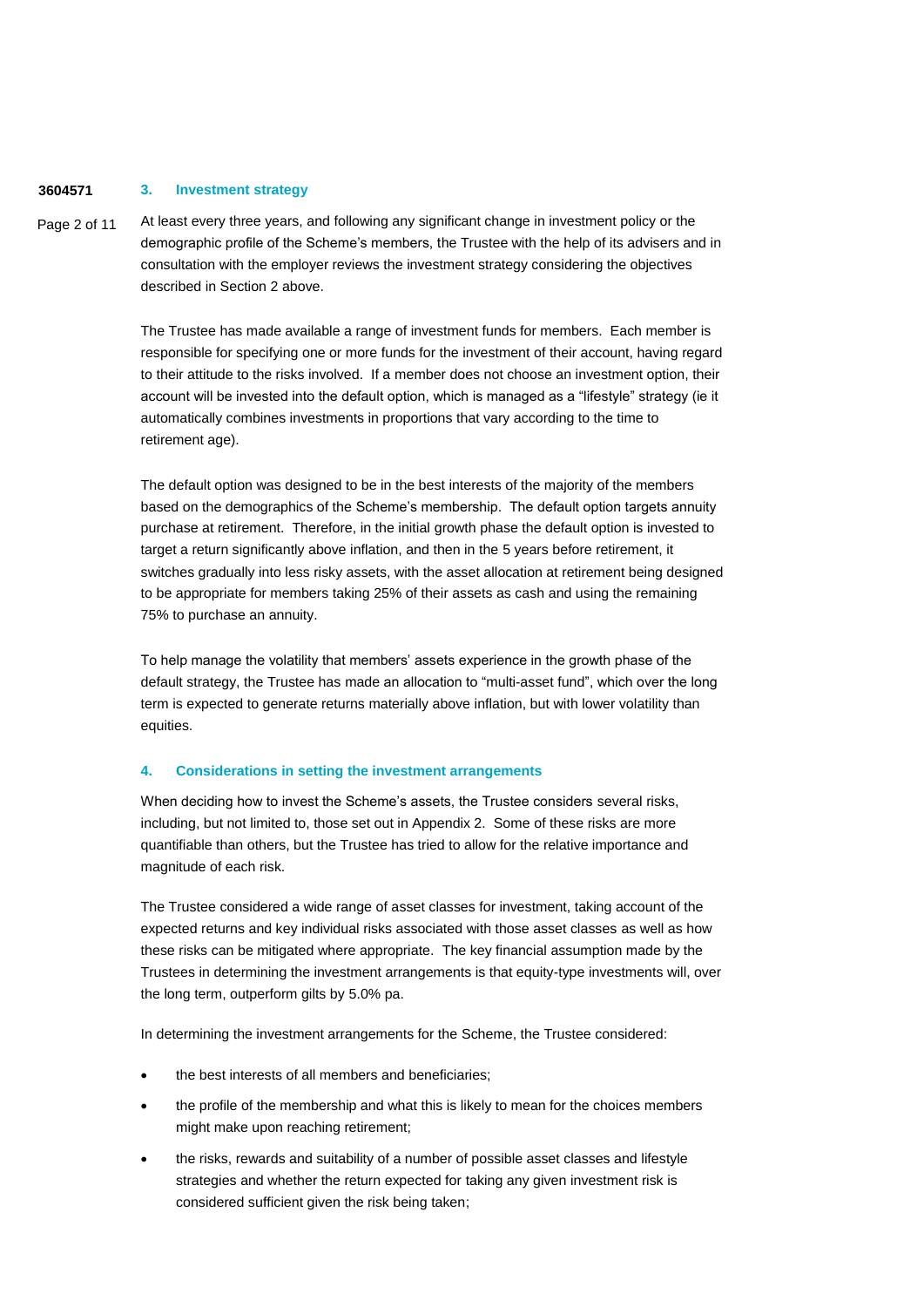- **3604571** Page 3 of 11 • the need for appropriate diversification within the default strategy and other lifestyle options to ensure that, for each such option, both the overall level of investment risk and the balance of individual asset risks are appropriate;
	- the need for appropriate diversification within the other investment options offered to members;
	- any other considerations which the Trustee considers financially material over the periods until members' retirement, or any other timeframe which the Trustee believes to be appropriate; and
	- the Trustee investment beliefs about how investment markets work and which factors are most likely to impact investment outcomes.

The Trustee believes environmental, social and governance ("ESG") factors are likely to be one area of market inefficiency and so managers may be able to improve risk-adjusted returns by taking account of ESG factors. Long-term environmental, social and economic sustainability is one factor that the Trustee considers when making investment decisions.

The Trustee's key investment beliefs and understanding of the Scheme's membership are reflected in the design of the default option, and in the range of other funds made available to members.

#### **5. Implementation of the investment arrangements**

Before investing in any manner, the Trustee obtains and considers proper written advice from its investment adviser on the question of whether the investment is satisfactory, having regard to the need for suitable and appropriately diversified investments.

Details of the investment managers are set out in Appendix 3.

The Trustee has entered into a contract with a platform provider, who makes available the range of investment options to members. There is no direct relationship between the Scheme and the underlying investment manager of the investment funds.

The Trustee and investment manager to whom discretion has been delegated exercise their powers to giving effect to the principles in this Statement of Investment Principles, so far as is reasonably practicable.

#### **6. Realisation of investments**

The investment manager has discretion over the timing of realisation of investments of the Scheme within the portfolios that they manage, and in considerations relating to the liquidity of investments.

The Trustee's policy is to invest in funds that offer daily dealing to enable members to readily realise and change their investments.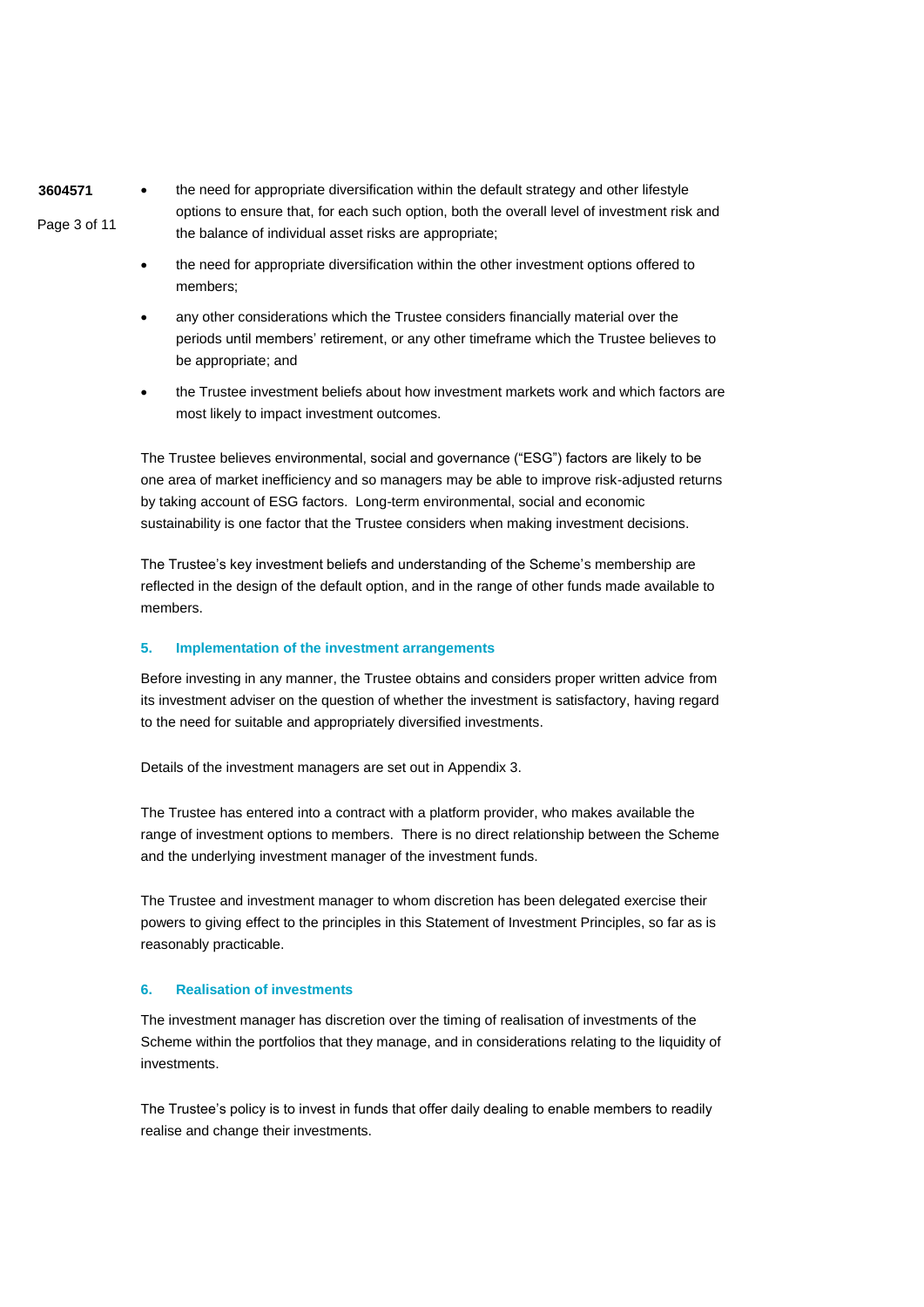#### **3604571 7. Financially material considerations and non-financial matters**

Page 4 of 11 The Trustee has considered how environmental, social, governance ("ESG") and ethical factors should be taken into account in the selection, retention and realisation of investments, given the time horizon of the Scheme and its members.

> The Trustee expects its investment manager to take account of financially material considerations (including climate change and other ESG considerations). The Trustee seeks to appoint managers that have appropriate skills and processes to do this, and from time to time review how its managers are taking account of these issues in practice.

The Trustee has limited influence over managers' investment practices where assets are held in pooled funds, but it encourages its managers to improve their practices where appropriate.

The Trustee does not take into account any non-financial matters (ie matters relating to the ethical and other views of members and beneficiaries, rather than considerations of financial risk and return) in the selection, retention and realisation of investments.

## **8. Voting and engagement**

The Trustee recognises its responsibility as an owner of capital, and believes that good stewardship practices, including monitoring and engaging with investee companies, and exercising voting rights attaching to investments, protect and enhance the long-term value of investments. The Trustee has delegated to its investment managers the exercise of rights attaching to investments, including voting rights, and engagement with issuers of debt and equity and other relevant persons about relevant matters such as performance, strategy, risks and ESG considerations.

The Trustee does not monitor or engage directly with issuers or other holders of debt or equity. It expects the investment managers to exercise ownership rights and undertake monitoring and engagement in line with the managers' general policies on stewardship, as provided to the Trustee from time to time, taking into account the long-term financial interests of the beneficiaries. The Trustee has limited influence over managers' stewardship practices where assets are held in pooled funds, but it encourages its managers to improve their practices where appropriate.

## **SIP signed for and on behalf of the Trustee of the Scheme:**

**Signed: \_\_\_\_\_\_\_\_\_\_\_\_\_\_\_\_\_\_\_\_\_\_\_\_\_\_\_\_\_\_\_\_\_\_\_\_\_\_\_\_\_\_\_\_\_\_**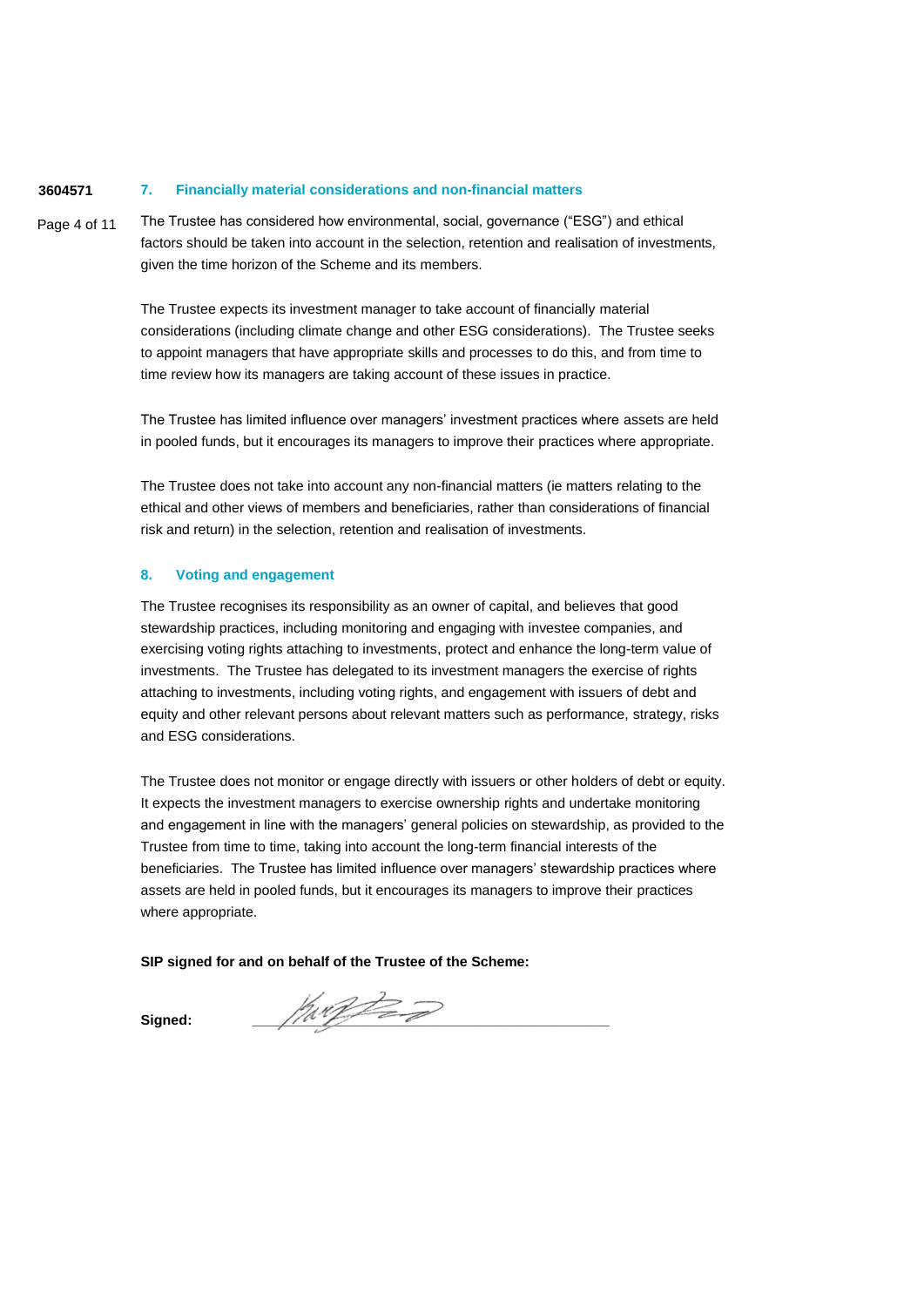## Page 5 of 11 **<sup>3604571</sup>** *Investment governance, responsibilities, decision-making and fees*

The Trustee has decided on the following division of responsibilities and decision-making for the Scheme. This division is based upon the Trustee's understanding of the various legal requirements placed upon it, and its view that the division of responsibility allows for efficient operation and governance of the Scheme overall. The Trustee's investment powers are set out within the Scheme's governing documentation.

#### **1. Trustee**

The Trustee of the Scheme is responsible for, amongst other things:

- Determining the investment objectives of the Scheme and reviewing these from time to time.
- Agreeing an investment strategy designed to meet the investment objectives of the Scheme.
- Formulating a policy in relation to financially material considerations, such as those relating to ESG considerations (including but not limited to climate change).
- Setting a policy on the exercise of rights (including voting rights) and undertaking engagement activities in respect of the investments.
- Reviewing from time to time the content of this SIP and modifying it if deemed appropriate, in consultation with the advisers.
- Reviewing the suitability of the investment policy following the results of each investment review, in consultation with the advisers.
- Reviewing the investment policy for the Scheme including assessing the continued appropriateness of the range of funds (and structuring of funds) from which members may choose to invest.
- Appointing, monitoring and dismissing investment managers, investment advisers, actuary and other service providers.
- Assessing the ongoing effectiveness of the advisers.
- Consulting with the employer when reviewing the SIP.
- Monitoring compliance of the investment arrangements with this SIP on an ongoing basis.
- Monitoring the exercise of the investment powers that they have delegated to the investment managers and monitoring compliance with Section 36 of the Act.

### **2. Platform provider**

The investment platform provider will be responsible for:

• Providing access to a range of funds managed by various investment managers.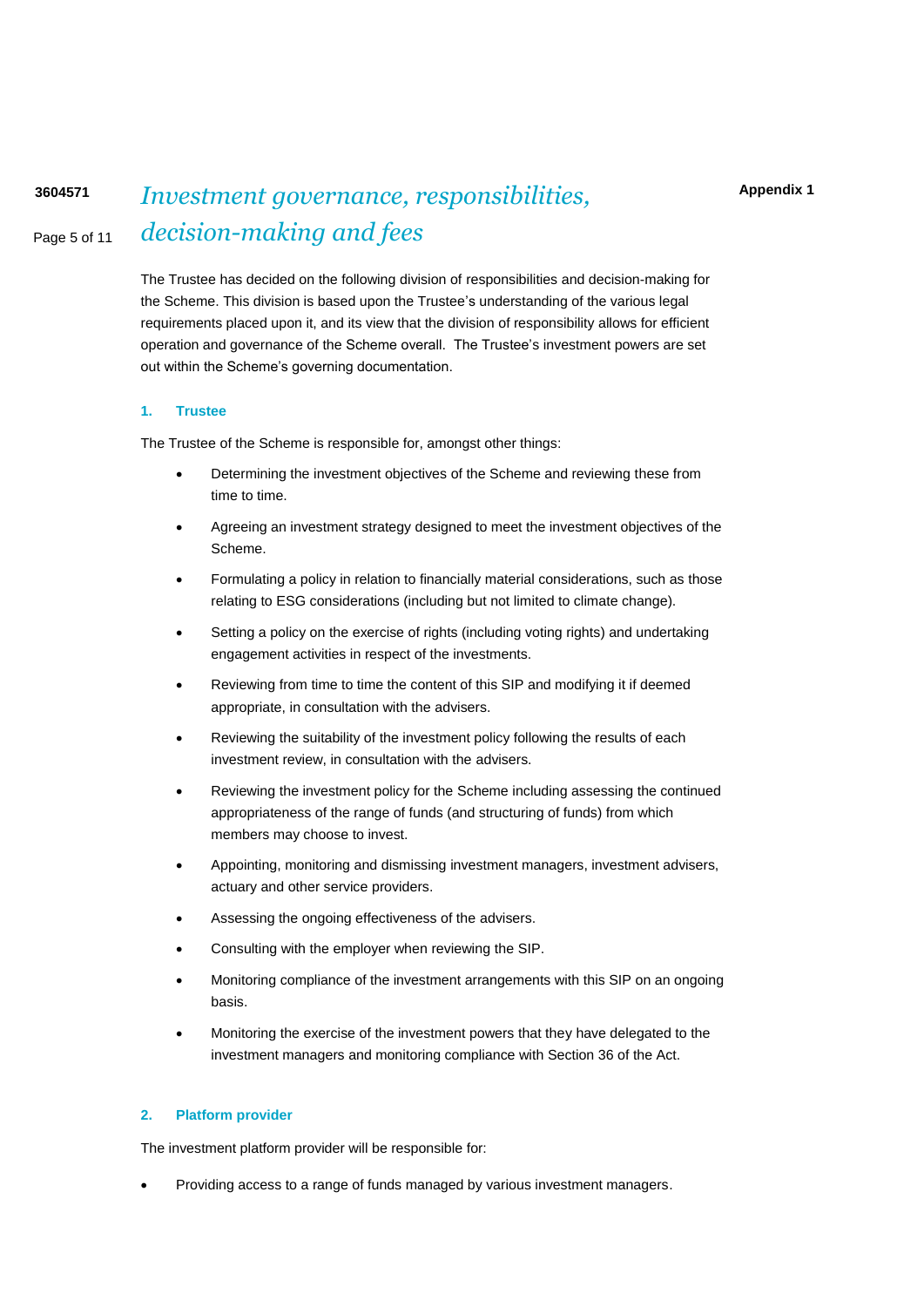**4** Providing the Trustee with regular information concerning the management and **Appendix 1 (cont)**<br>3604571 performance of the assets.

Page 6 of 11

#### **3. Investment managers**

The investment managers will be responsible for, amongst other things:

- Managing the portfolios of assets according to their stated objectives, and within the guidelines and restrictions set out in their respective investment manager agreements and/or other relevant governing documentation.
- Taking account of financially material considerations (including climate change and other ESG considerations) as appropriate when managing the portfolios of assets.
- Exercising rights (including voting rights) attaching to investments and undertaking engagement activities in respect of investments.
- Providing the Trustee / investment platform provider with enough information on a regular basis to facilitate the review of its activities.
- Having regard to the provisions of Section 36 of the Act insofar as it is necessary to do so.

The custodians of the portfolios (whether there is a direct relationship between the custodian and the Trustee or not) are responsible for safe keeping of the assets and facilitating all transactions within the portfolios.

#### **4. Investment adviser**

The investment adviser will be responsible for, amongst other things:

- Participating with the Trustee in reviews of this SIP.
- Advising on a suitable fund range and default strategy for the Scheme, and how material changes to legislation or within the Scheme's benefits and membership may impact this.
- Advising on the selection, and review, of the investment managers, incorporating its assessment of the nature and effectiveness of the managers' approaches to financially material considerations (including climate change and other ESG considerations).
- Advising the Trustee of any changes in the Scheme's investment managers that could affect the interests of the Scheme.
- Advising the Trustee of any changes in the investment environment that could either present opportunities or problems for the Scheme.
- Undertaking reviews of the Scheme's investment arrangements including reviews of the current investment managers, and selection of new managers as appropriate.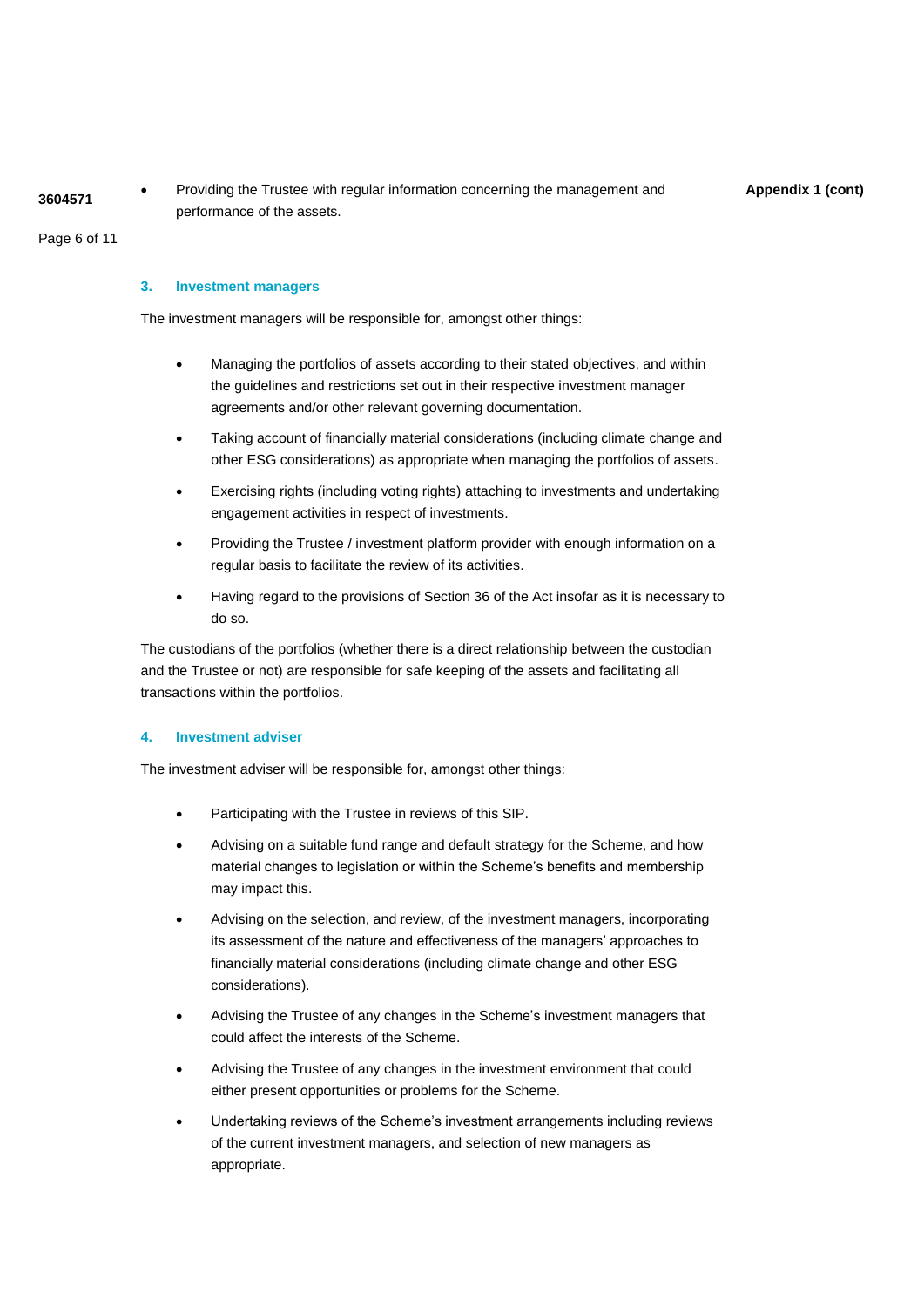#### **Appendix 1 (cont) <sup>3604571</sup> 5. Fee structures**

Page 7 of 11 The Trustee recognises that the provision of investment management and advisory services to the Scheme results in a range of charges to be met, directly or indirectly, by deduction from the Scheme's assets.

> The Trustee has agreed Terms of Business with the Scheme's investment advisers, under which work undertaken is charged for by an agreed fixed fee or on a "time-cost" basis.

The investment manager and platform provider receive fees calculated by reference to the market value of assets under management. The fee rates are believed to be consistent with the manager's general terms for institutional clients and are considered by the Trustee to be reasonable when compared with those of other similar providers.

The fee structure used in each case has been selected with regard to existing custom and practice, and the Trustee's view as to the most appropriate arrangements for the Scheme. However, the Trustee will consider revising any given structure if and when it is considered appropriate to do so.

#### **6. Performance assessment**

The Trustee is satisfied, considering the external expertise available, that there are enough resources to support its investment responsibilities. The Trustee believes that it has enough expertise and appropriate training to carry out its role effectively.

It is the Trustee's policy to assess the performance of the Scheme's investments, investment providers and professional advisers from time to time. See Section 5 of the SIP. The Trustee will also periodically assess the effectiveness of its decision-making and investment governance processes and will decide how this may then be reported to members.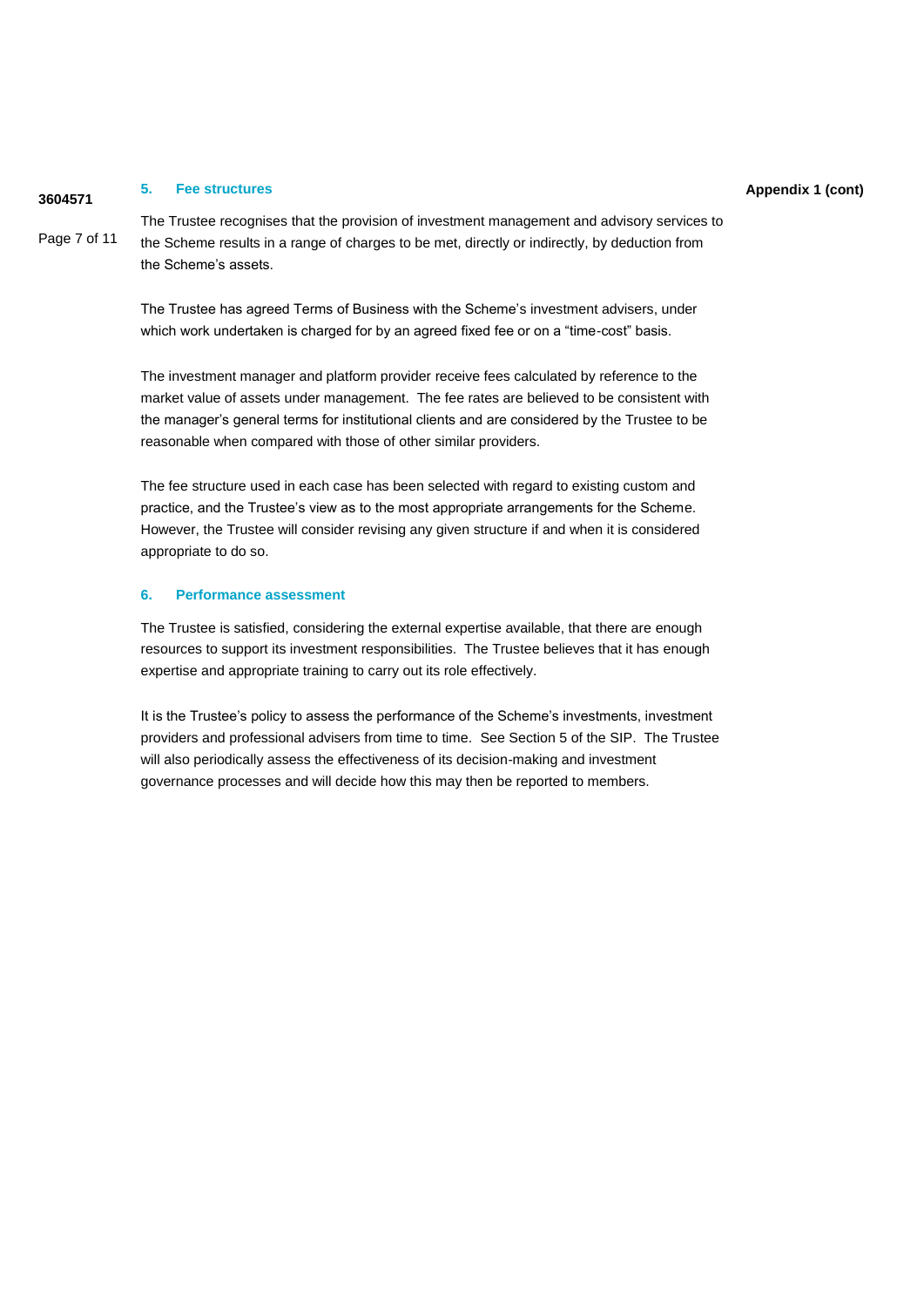# **<sup>3604571</sup>** *Policy towards risk*

**Appendix 2**

Page 8 of 11 The Trustee considers that there are several different types of investment risk that are important to manage and monitor. These include, but are not limited to:

#### **1. Risk of inadequate returns**

As members' benefits are dependent on the investment returns achieved, it is important that investment options are available which can be expected to produce adequate real returns over the longer term. Accordingly, an equity-based multi-asset fund, which is expected to provide positive returns above inflation over the long term, has been made available to members and features in the growth phase of the default strategy. To reduce the chance of a sharp deterioration in members' benefits close to retirement, the Trustee has made the default option a lifestyle strategy.

### **2. Risk from lack of diversification**

This is the risk that failure of a particular investment, or the general poor performance of a given investment type, could materially adversely affect the Scheme's assets. The Trustee believes that the Scheme's default strategy is adequately diversified between different asset classes and within each asset class. This was a key consideration when determining the Scheme's investment arrangements and is monitored by the Trustee on a regular basis.

#### **3. Investment manager risk**

This is the risk that an investment manager fails to meet its investment objectives. Prior to appointing an investment manager, the Trustee receives written advice from a suitably qualified individual. The Trustee monitors the investment managers on a regular basis to ensure they remain appropriate for its selected mandates.

#### **4. Illiquidity/marketability risk**

This is the risk that core financial transactions, such as investing members' contributions, are not processed promptly due to lack of liquidity in the investments. The Trustee manages this risk by only using pooled funds with daily dealing within the default strategy and diversifying the strategy across different types of investment.

#### **5. Environmental, social and governance (ESG) risks**

Environmental, social and corporate governance (ESG) factors are sources of risk to the Scheme's investments, some of which could be financially significant, over both the short and longer term. These potentially include risks relating to factors such as climate change, unsustainable business practices, and unsound corporate governance. The Trustee seeks to appoint investment managers who will manage these risks appropriately on their behalf and from time to time reviews how these risks are being managed in practice.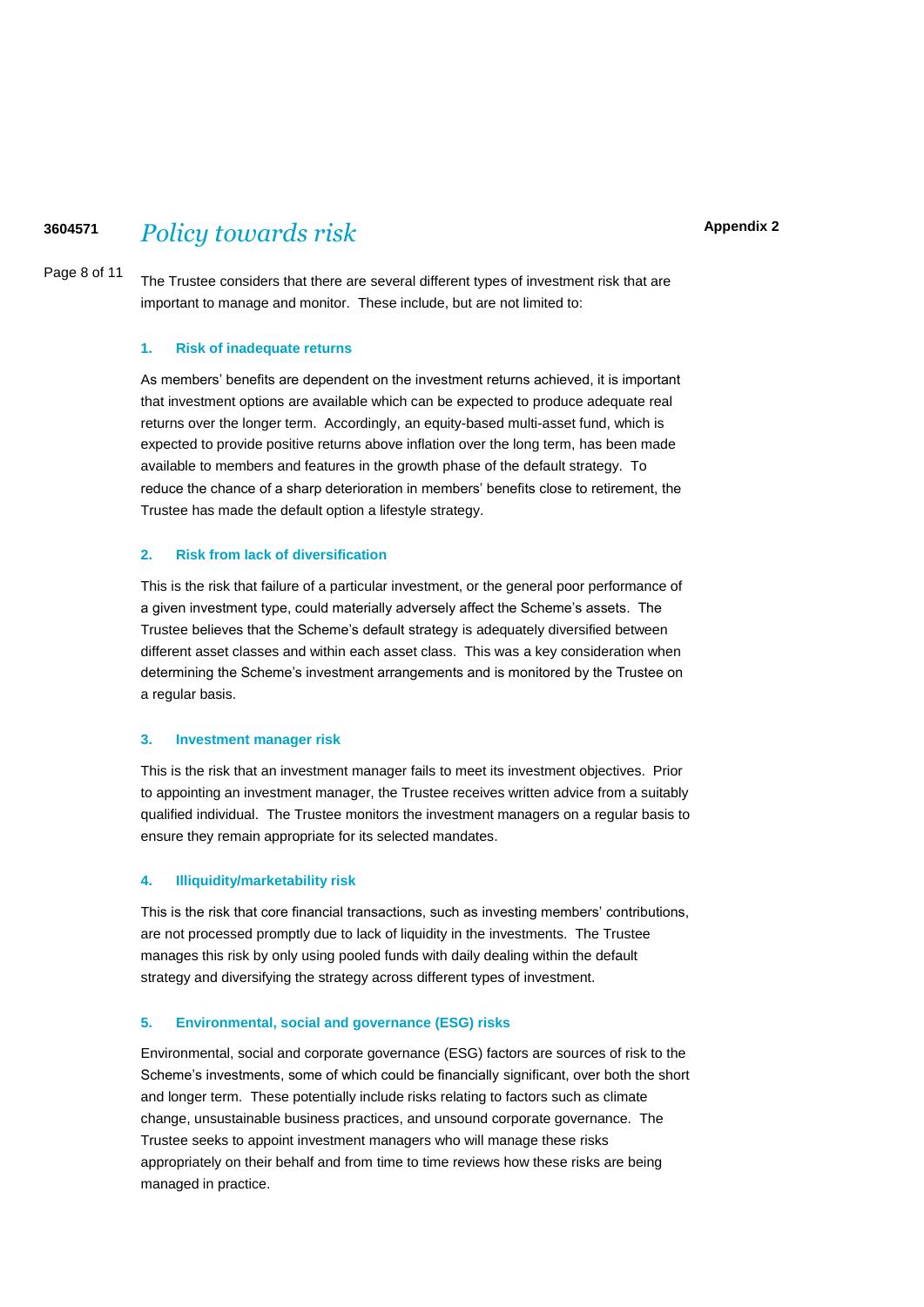#### **3604571 Appendix 2 (cont) 6. Risk from excessive charges**

Page 9 of 11 If the investment management charges together with other charges levied on, for example, transfers or early retirement are excessive, then the value of a member's account will be reduced unnecessarily. The Trustee is comfortable that the charges applicable to the Scheme are in line with market practice.

## **7. Other non-investment risks**

The Trustee recognises that there are other, non-investment, risks faced by the members of the Scheme, and takes these into consideration as far as practical in setting the Scheme's investment arrangements.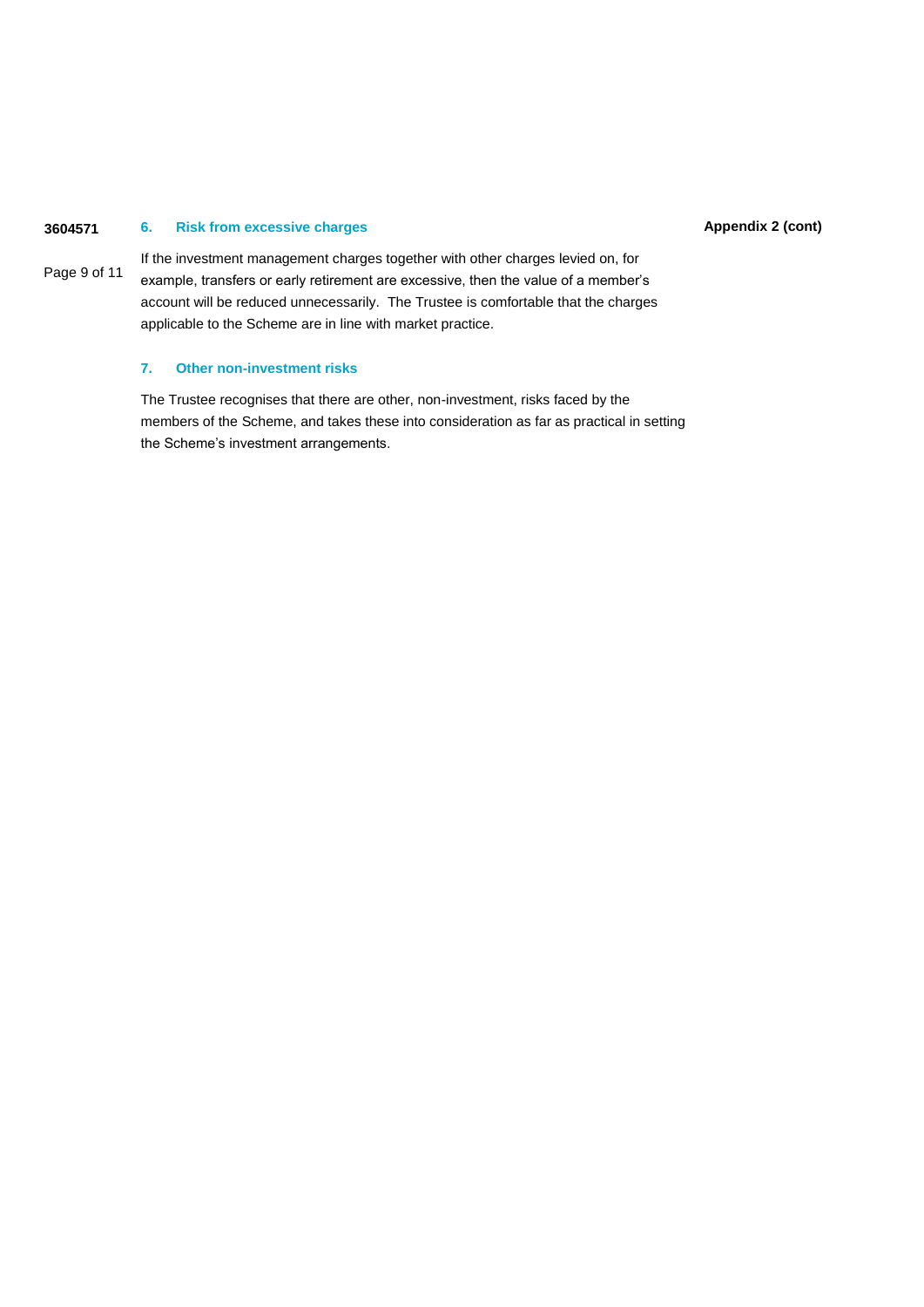# **<sup>3604571</sup>** *Investment manager arrangements*

**Appendix 3**

Page 10 of 11

The Trustee makes available a range of passively managed self-select funds and a lifestyle strategy. The default option is a lifestyle strategy. Details of the options are set out below. The relevant members are provided with clear information on the investment options and their characteristics that will allow the members to make an informed choice.

The fund options are provided to members via a platform arrangement with BlackRock. The funds are priced daily. The funds are open ended and are unlisted.

#### **1. Self-select fund options**

The Trustee makes available the following funds, all of which are managed by BlackRock, with the objective of tracking their benchmark return closely.

| <b>Fund</b>                                     | <b>Asset class</b>          | <b>Benchmark</b>                           |
|-------------------------------------------------|-----------------------------|--------------------------------------------|
| Aquila Life Consensus<br>Fund                   | Multi-asset                 | <b>BlackRock's Consensus</b><br>Benchmark* |
| Aquila Life Over 15 Years<br>UK Gilt Index Fund | <b>Fixed Interest Gilts</b> | FTSE UK Gilts Over 15<br>Years Index       |
| Aguila Life Cash Fund                           | Cash                        | 7-day LIBID                                |

\*BlackRock's Consensus Fund aims to invest in line with the average UK pension fund, and the benchmark is calculated by weighting the FTSE asset class index returns using average pension scheme asset allocations. Prior to 1 October 2016 the asset allocation weightings were taken from the balanced section of the CAPS Pooled Fund Survey ex-Property ex-Emerging markets. After this date the ABI Mixed Investment 40%-85% shares sector (excluding alternatives) is used for the asset allocation weightings.

#### **2. The default strategy**

For members that do not make an active choice regarding their investments, the Trustee has set the default option to be the Lifestyle Investment Programme. The default follows a pre-agreed investment strategy and provides an automated investment switching facility which will move members' funds from higher risk/return investments into lower risk/return investments as retirement approaches.